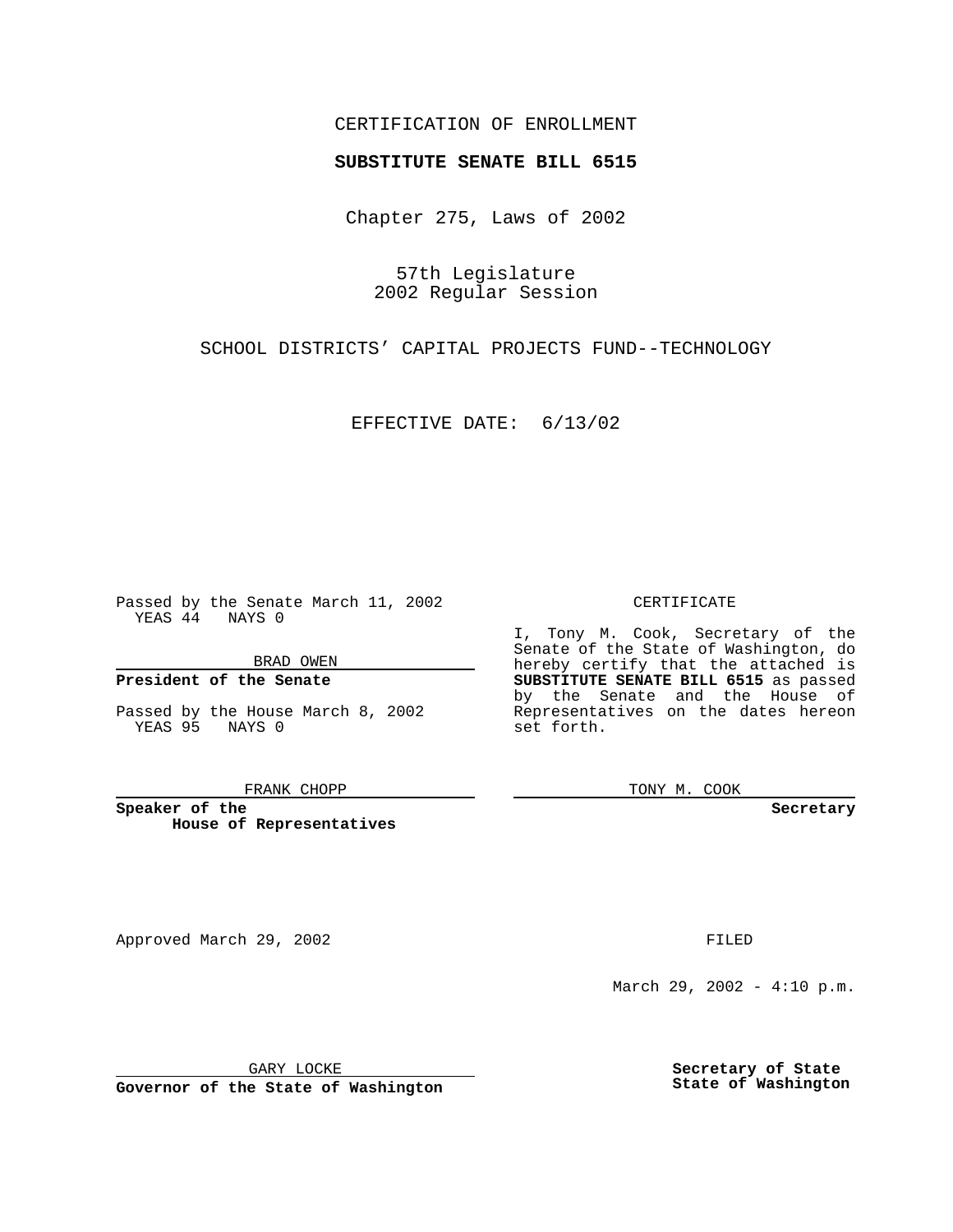## **SUBSTITUTE SENATE BILL 6515** \_\_\_\_\_\_\_\_\_\_\_\_\_\_\_\_\_\_\_\_\_\_\_\_\_\_\_\_\_\_\_\_\_\_\_\_\_\_\_\_\_\_\_\_\_\_\_

\_\_\_\_\_\_\_\_\_\_\_\_\_\_\_\_\_\_\_\_\_\_\_\_\_\_\_\_\_\_\_\_\_\_\_\_\_\_\_\_\_\_\_\_\_\_\_

### AS AMENDED BY THE HOUSE

Passed Legislature - 2002 Regular Session

#### **State of Washington 57th Legislature 2002 Regular Session**

**By** Senate Committee on Education (originally sponsored by Senators McAuliffe, Finkbeiner, B. Sheldon, Carlson, Kohl-Welles, Shin, Kastama, Jacobsen, Fraser, Fairley, Winsley, Oke and Rasmussen)

READ FIRST TIME 02/04/2002.

 AN ACT Relating to clarifying the uses of the school district capital projects fund to include the costs of implementing technology facilities plans; amending RCW 28A.320.330; and creating a new section.

BE IT ENACTED BY THE LEGISLATURE OF THE STATE OF WASHINGTON:

 NEW SECTION. **Sec. 1.** The legislature recognizes and acknowledges that technology has become an integral part of the facilities and educational delivery systems in our schools. In order to prepare our state's students to participate fully in our state's economy, substantial capital investments must continue to be made in our schools' comprehensive technology systems, facilities, and projects. These investments are declared to be a major capital purpose.

 **Sec. 2.** RCW 28A.320.330 and 1990 c 33 s 337 are each amended to read as follows:

 School districts shall establish the following funds in addition to those provided elsewhere by law:

 (1) A general fund for maintenance and operation of the school district to account for all financial operations of the school district except those required to be accounted for in another fund.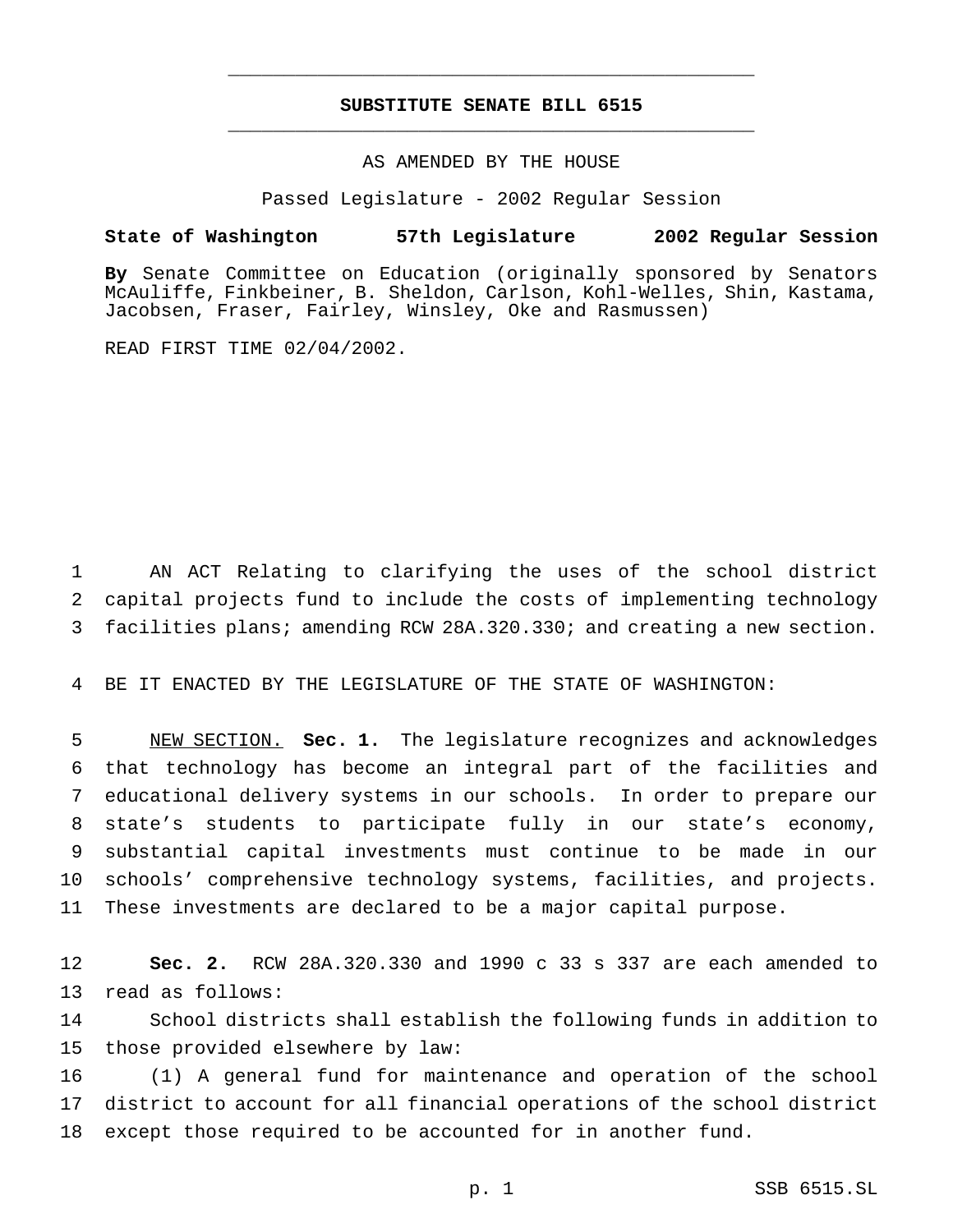(2) A capital projects fund shall be established for major capital purposes. All statutory references to a "building fund" shall mean the capital projects fund so established. Money to be deposited into the capital projects fund shall include, but not be limited to, bond proceeds, proceeds from excess levies authorized by RCW 84.52.053, state apportionment proceeds as authorized by RCW 28A.150.270, and earnings from capital projects fund investments as authorized by RCW 28A.320.310 and 28A.320.320.

 Money derived from the sale of bonds, including interest earnings thereof, may only be used for those purposes described in RCW 28A.530.010, except that accrued interest paid for bonds shall be deposited in the debt service fund.

 Money to be deposited into the capital projects fund shall include but not be limited to rental and lease proceeds as authorized by RCW 28A.335.060, and proceeds from the sale of real property as authorized by RCW 28A.335.130.

 Money legally deposited into the capital projects fund from other sources may be used for the purposes described in RCW 28A.530.010, and for the purposes of:

 (a) Major renovation, including the replacement of facilities and systems where periodical repairs are no longer economical. Major renovation and replacement shall include, but shall not be limited to, roofing, heating and ventilating systems, floor covering, and electrical systems.

 (b) Renovation and rehabilitation of playfields, athletic fields, and other district real property.

 (c) The conduct of preliminary energy audits and energy audits of school district buildings. For the purpose of this section:

 (i) "Preliminary energy audits" means a determination of the energy consumption characteristics of a building, including the size, type, rate of energy consumption, and major energy using systems of the building.

 (ii) "Energy audit" means a survey of a building or complex which identifies the type, size, energy use level, and major energy using systems; which determines appropriate energy conservation maintenance or operating procedures and assesses any need for the acquisition and installation of energy conservation measures, including solar energy and renewable resource measures.